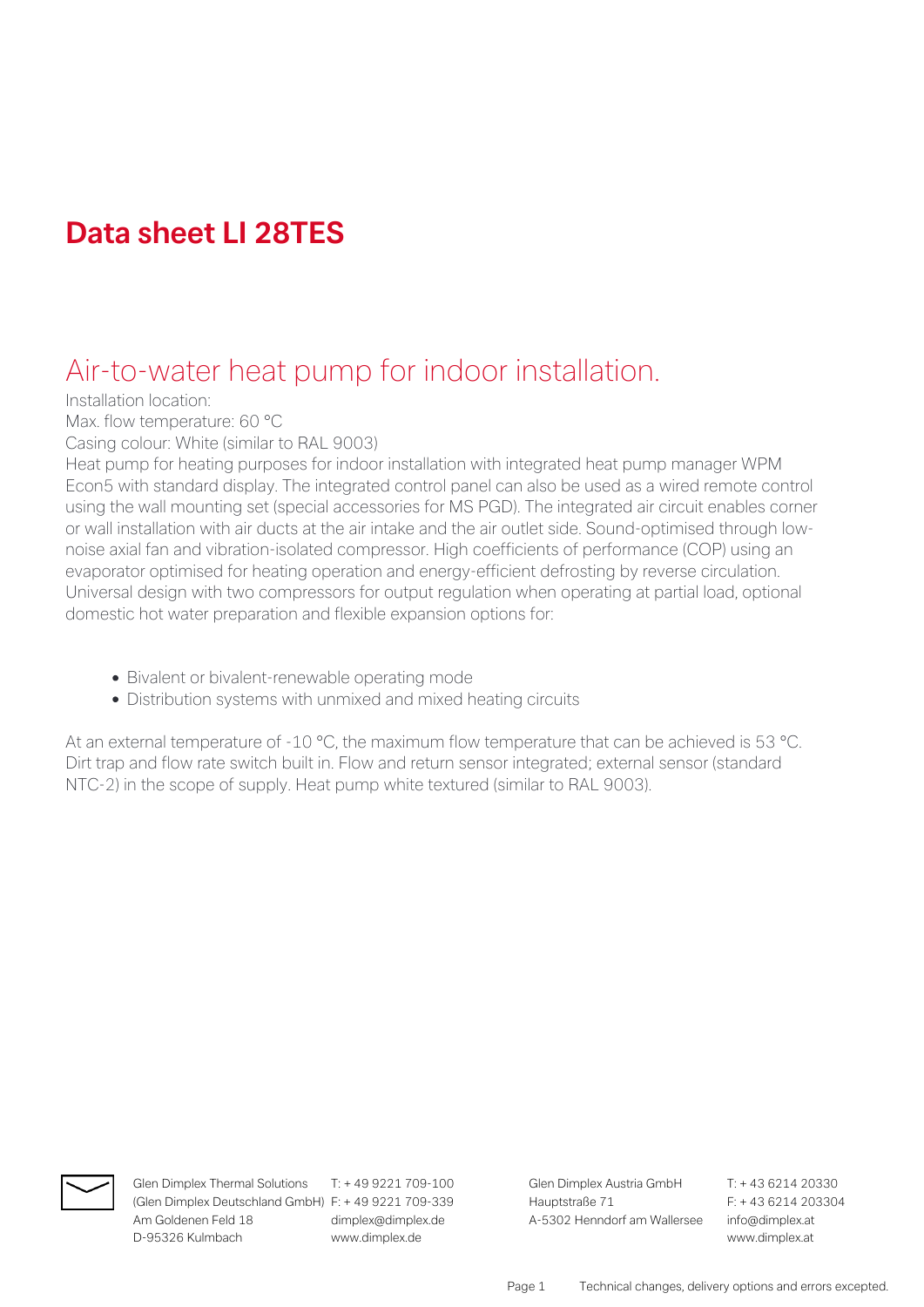#### **Technical data**

| Dimplex Air-to-water heat pump for indoor installation. (Low temperature)                                        |                         |  |
|------------------------------------------------------------------------------------------------------------------|-------------------------|--|
| Heat pump code                                                                                                   | 1019                    |  |
| Max. flow temperature                                                                                            | 60 Grad                 |  |
| Lower operating limit heat source (heating operation) / Upper operating limit heat source<br>(heating operation) | -20 Grad / 35 Grad      |  |
| Heat output A-7/W35 / COP A-7/W35 *                                                                              | 11,4 kW / 2,6           |  |
| Heat output max. A-7/W35 / COP A-7/W35 *                                                                         | 21,6 kW / 2,8           |  |
| Heat output A2/W35 / COP A2/W35 *                                                                                | 13,4 kW / 3,1           |  |
| Heat output max. A2/W35 / COP A2/W35 *                                                                           | 25,2 kW / 3,3           |  |
| Heat output A7/W35 / COP A7/W35 *                                                                                | 14,5 kW / 3,2           |  |
| Heat output max. A7/W35 / COP A-7/W35 *                                                                          | 27,8 kW / 2,8           |  |
| Heat output A10/W35 / COP A10/W35 *                                                                              | 15,1 kW / 3,4           |  |
| Heat output max. A10/W35 / COP A10/W35 *                                                                         | 28,3 kW / 3,6           |  |
| Nominal power consumption according to EN 14511 at A2/W35                                                        | 7,8 kW                  |  |
| Nominal power consumption A7/W35                                                                                 | 7.9 kW                  |  |
| Sound power level                                                                                                | $61$ dB(A)              |  |
| Refrigerant / Amount of refrigerant                                                                              | R410A / 5,9 kg          |  |
| Max. heating water flow rate / Pressure drop                                                                     | 5,3 m3 pro h / 21000 Pa |  |
| Heat source flow (min.)                                                                                          | 6000 m3 pro h           |  |
| Width x Height x Depth **                                                                                        | 750 x 1710 x 1030 mm    |  |
| Weight                                                                                                           | 326 kg                  |  |
| Rated voltage                                                                                                    | 3/N/PE ~400 V, 50 Hz    |  |
| Starting current                                                                                                 | 28 A                    |  |
| Type of defrosting                                                                                               | Reverse circulation     |  |
| Heat pump seal of approval (valid until)                                                                         | Yes / 29.10.2024        |  |

\*Heat output and coefficient of performance (COP) according to EN 14511

\*\*Please note that additional space is required for pipe connections, operation and maintenance.

\*\*\*



**Glen Dimplex Thermal Solutions** T: + 49 9221 709-100 **Glen Dimplex Austria GmbH** T: + 43 6214 20330 (Glen Dimplex Deutschland GmbH) F: + 49 9221 709-339 Hauptstraße 71 Am Goldenen Feld 18 dimplex@dimplex.de A-5302 Henndorf am Wallersee info@dimplex.at D-95326 Kulmbach www.dimplex.de www.dimplex.at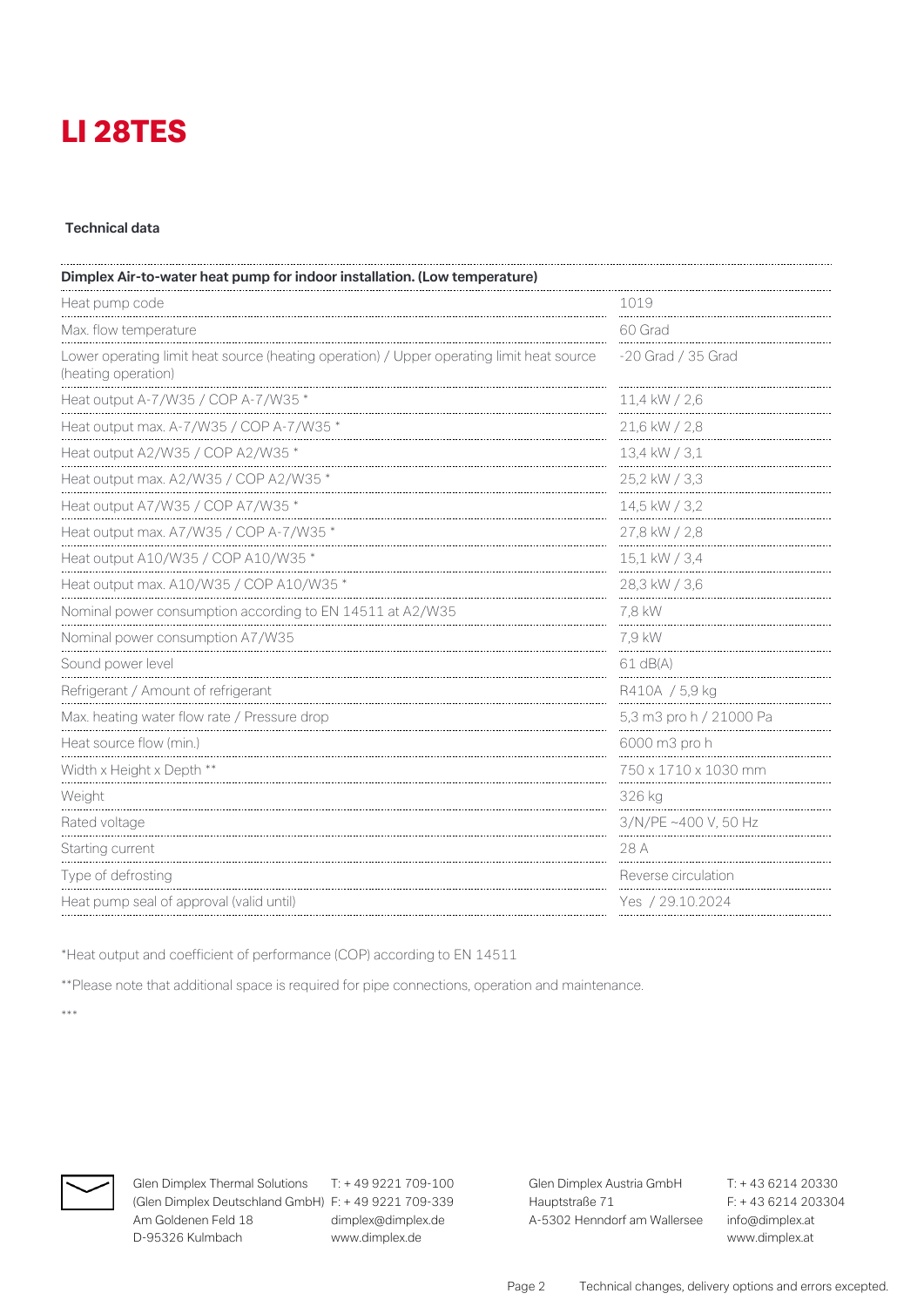| <b>Description</b>                                                                  | Order ref.          | <b>Article</b><br>number | Sample<br>item  | Item |
|-------------------------------------------------------------------------------------|---------------------|--------------------------|-----------------|------|
| <b>Heat pumps</b>                                                                   |                     |                          |                 |      |
| Elasticated sound insulation underlay strips                                        | SYL 250             | 352260                   | 1               |      |
| DN 32 double-sphere rubber expansion joint                                          | KOMP 32             | 362060                   | $\circ$         |      |
| DN 32 dirt trap                                                                     | <b>SMF 32</b>       | 362140                   | $\bigcirc$      |      |
| <b>Hydraulic accessories</b>                                                        |                     |                          |                 |      |
| Heating water hose connection set                                                   | <b>SAS 110</b>      | 340330                   | $\bigcap$       |      |
| El. cont. circulating pump: Control type Ap-c, fixed speed;<br>PWM control optional | <b>UPE 80-32PK</b>  | 380170                   | $\bigcap$       |      |
| Hydraulic tower 300 litres                                                          | <b>HPK 300</b>      | 371600<br>.              | 1<br>.          |      |
| Immersion heater 4.5 kW; ~400 V                                                     | CTHK 633            | 322140                   | 0<br>.          |      |
| Immersion heater 6.0 kW; ~400 V                                                     | CTHK 634            | 322150                   | $\bigcap$       |      |
| Transport aid for Hydro-Tower / LAW indoor unit                                     | TH 270              | 370430                   | $\bigcirc$      |      |
| Free-standing buffer tank 200 l                                                     | <b>PSW 200</b>      | 339830                   | $\bigcirc$      |      |
| Universal buffer tank (500 l)                                                       | <b>PSW 500</b>      | 339210                   | 0<br>.          |      |
| Dual differential pressureless manifold                                             | DDV 40              | 367720                   | ∩               |      |
| High-efficiency wet-running pump PWM with coupling relay                            | <b>UPH 120-32PK</b> | 375750                   | $\bigcirc$      |      |
| Manifold bar DN 32                                                                  | <b>VTB 32-2</b>     | 374920                   | $\bigcirc$<br>. |      |
| Manifold bar DN 32                                                                  | VTB 32-3            | 374930                   | $\bigcap$       |      |
| Domestic hot water module/unmixed heating circuit module                            | <b>WWM 32</b>       | 367800                   | $\bigcirc$      |      |
| Mixed heating circuit module                                                        | <b>MMH 32</b>       | 367790                   | $\bigcirc$      |      |
| Mixer module for bivalent systems                                                   | <b>MMB 32</b>       | 367780                   | ∩               |      |
| Electronically controlled wet-running pump, self-regulating                         | <b>UPE 100-32K</b>  | 374730                   | $\bigcirc$      |      |
|                                                                                     |                     |                          |                 |      |



**Glen Dimplex Thermal Solutions** T: + 49 9221 709-100 **Glen Dimplex Austria GmbH** T: + 43 6214 20330 (Glen Dimplex Deutschland GmbH) F: + 49 9221 709-339 Hauptstraße 71 Am Goldenen Feld 18 dimplex@dimplex.de A-5302 Henndorf am Wallersee info@dimplex.at D-95326 Kulmbach www.dimplex.de www.dimplex.at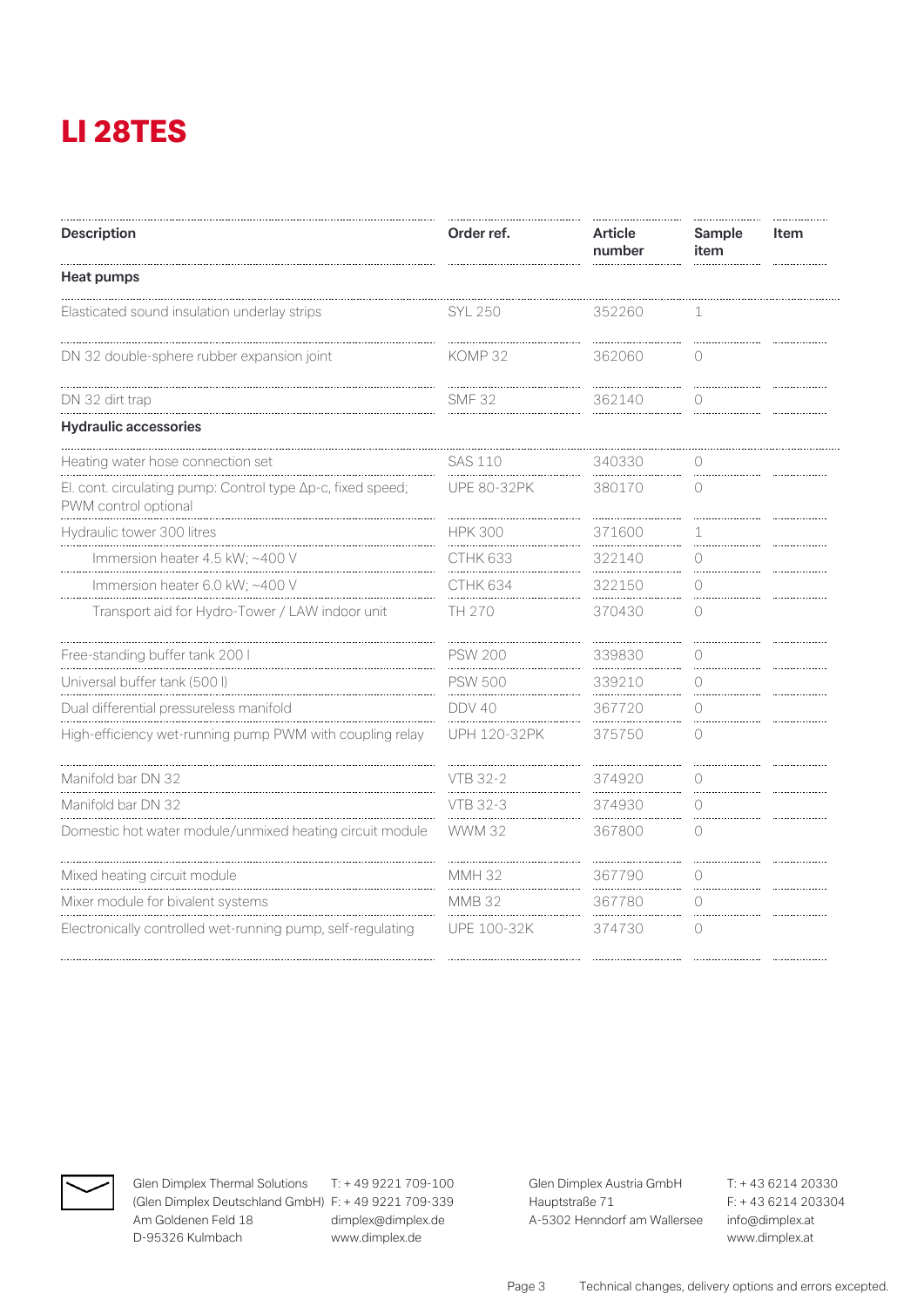# **Data sheet LI 28TES**

| <b>Description</b>                                              | Order ref.          | <b>Article</b><br>number | Sample<br>item | Item |
|-----------------------------------------------------------------|---------------------|--------------------------|----------------|------|
| Electronically controlled wet-running pump, self-<br>regulating | <b>UPE 120-32K</b>  | 374740                   | $\bigcap$      |      |
| Ready-for-use DN 32 stainless steel Wellflex pipe               | VSE 32-50           | 362520                   | $\bigcap$      |      |
| Ready-for-use DN 32 stainless steel Wellflex pipe               | VSE 32-100          | 362530                   | $\bigcirc$     |      |
| Ready-for-use DN 32 stainless steel Wellflex pipe               | VSE 32-150          | 362540                   | ∩              |      |
| Ready-for-use DN 32 stainless steel Wellflex pipe               | VSE 32-200          | 362550                   | $\bigcap$      |      |
| Ready-for-use DN 32 stainless steel Wellflex pipe               | VSE 32-300          | 362560                   | $\bigcirc$     |      |
| Immersion heater pipe assembly                                  | <b>HDLR 450</b>     | 337450                   | ∩              |      |
| <b>Heating accessories</b>                                      |                     |                          |                |      |
| Fan convector heating with EC fan                               | SRX 080EM           | 367500                   | 0              |      |
| Fan convector heating with EC fan                               | SRX 120EM           | 367510                   | 0              |      |
| Fan convector heating with EC fan                               | SRX 140EM           | 367520                   | ∩              |      |
| Fan convector heating with EC fan                               | SRX 180EM           | 367530                   | 0              |      |
| <b>DHW</b> preparation accessories                              |                     |                          |                |      |
| 500 I solar cylinder for heat pump                              | <b>WWSP 540 SOL</b> | 361090                   | 12             |      |
| Domestic hot water cylinder (400 l) with temperature sensor     | <b>WWSP 442</b>     | 372840                   | 1              |      |
| Flange heater for domestic hot water                            | <b>FLH 60</b>       | 338060                   | 0              |      |
| Flange heater for domestic hot water                            | FLHU 70             | 338070                   | $\bigcirc$     |      |
| FLH 25M flange heater                                           | <b>FLH 25M</b>      | 349430                   | $\bigcap$      |      |
|                                                                 |                     |                          |                |      |



(Glen Dimplex Deutschland GmbH) F: + 49 9221 709-339 Hauptstraße 71 Am Goldenen Feld 18 dimplex@dimplex.de A-5302 Henndorf am Wallersee info@dimplex.at D-95326 Kulmbach www.dimplex.de www.dimplex.at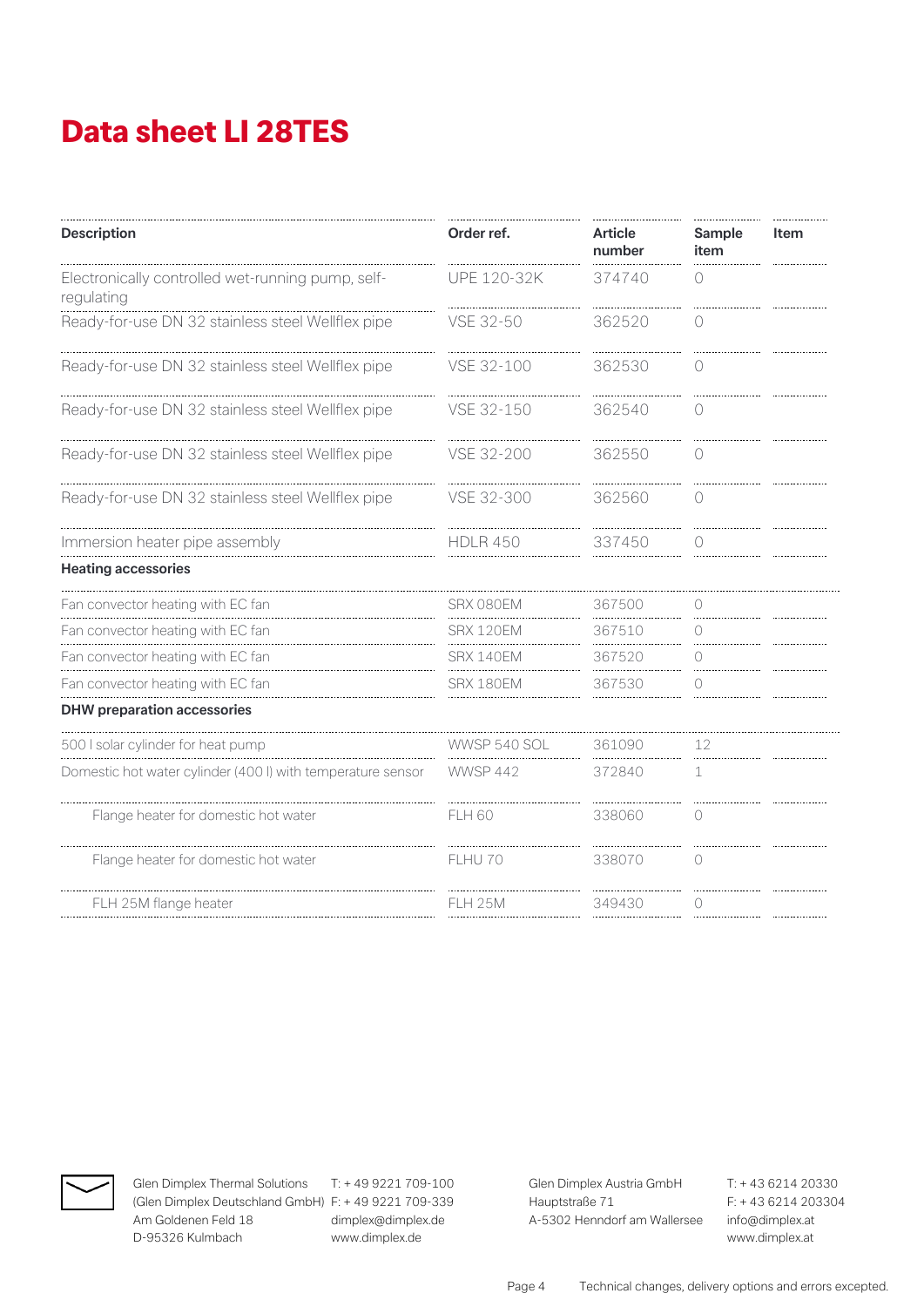# **Data sheet LI 28TES**

| <b>Description</b>                                                          | Order ref.      | <b>Article</b><br>number | Sample<br>item   | Item |
|-----------------------------------------------------------------------------|-----------------|--------------------------|------------------|------|
| Safety valve combination                                                    | <b>SVK 852</b>  | 326660                   | $\left( \right)$ |      |
| Domestic hot water cylinder (500I) with temperature<br>sensor               | <b>WWSP 556</b> | 370080                   | ∩                |      |
| Domestic hot water cylinder, 700 litres                                     | <b>WWSP 770</b> | 376730                   | $\bigcirc$       |      |
| Pump unit DN 32 for direct connection of the domestic<br>hot water cylinder | <b>WPG 32</b>   | 356040                   | 0                |      |
| High-efficiency circulating pump DN 32 with coupling<br>relay               | UPH 90-32       | 370420                   | 0                |      |
| 3-way reversing valve DN 32                                                 | DWV 32          | 374780                   | $\left( \right)$ |      |
| <b>Control accessories</b>                                                  |                 |                          |                  |      |
| Extension for an Ethernet network connection                                | <b>NWPM</b>     | 356960                   | 0                |      |
| Expansion module WPM for a KNX/EIB connection                               | <b>KNX WPM</b>  | 376350                   | $\bigcirc$       |      |
| Extension for a Modbus RTU connection                                       | I WPM 410       | 339410                   | $\left( \right)$ |      |
| Swimming pool/remote fault indicator relay module                           | <b>RBG WPM</b>  | 339700                   | 0                |      |
| Remote control for WPM 2006/2007/EconPlus/R                                 | AP PGD          | 356570                   | $\left( \right)$ |      |
| Outside temperature sensor with casing                                      | FG 3115         | 336620                   |                  |      |
| Temperature sensor NTC-10 with metal sleeve                                 | NTC-10M         | 363600                   | $\left( \right)$ |      |

\* Other specific accessories available / required

Important information:

The combination of the components and the quantities indicated represent a non-binding sample system, which needs to be tested and individually adapted as required. Pump dimensioning must be reviewed according to the pressure loss of the system and the minimum heating water flow rate of the heat pump.



(Glen Dimplex Deutschland GmbH) F: + 49 9221 709-339 Hauptstraße 71 F: + 43 6214 203304 Am Goldenen Feld 18 dimplex@dimplex.de A-5302 Henndorf am Wallersee info@dimplex.at D-95326 Kulmbach www.dimplex.de www.dimplex.at

**Glen Dimplex Thermal Solutions** T: + 49 9221 709-100 **Glen Dimplex Austria GmbH** T: + 43 6214 20330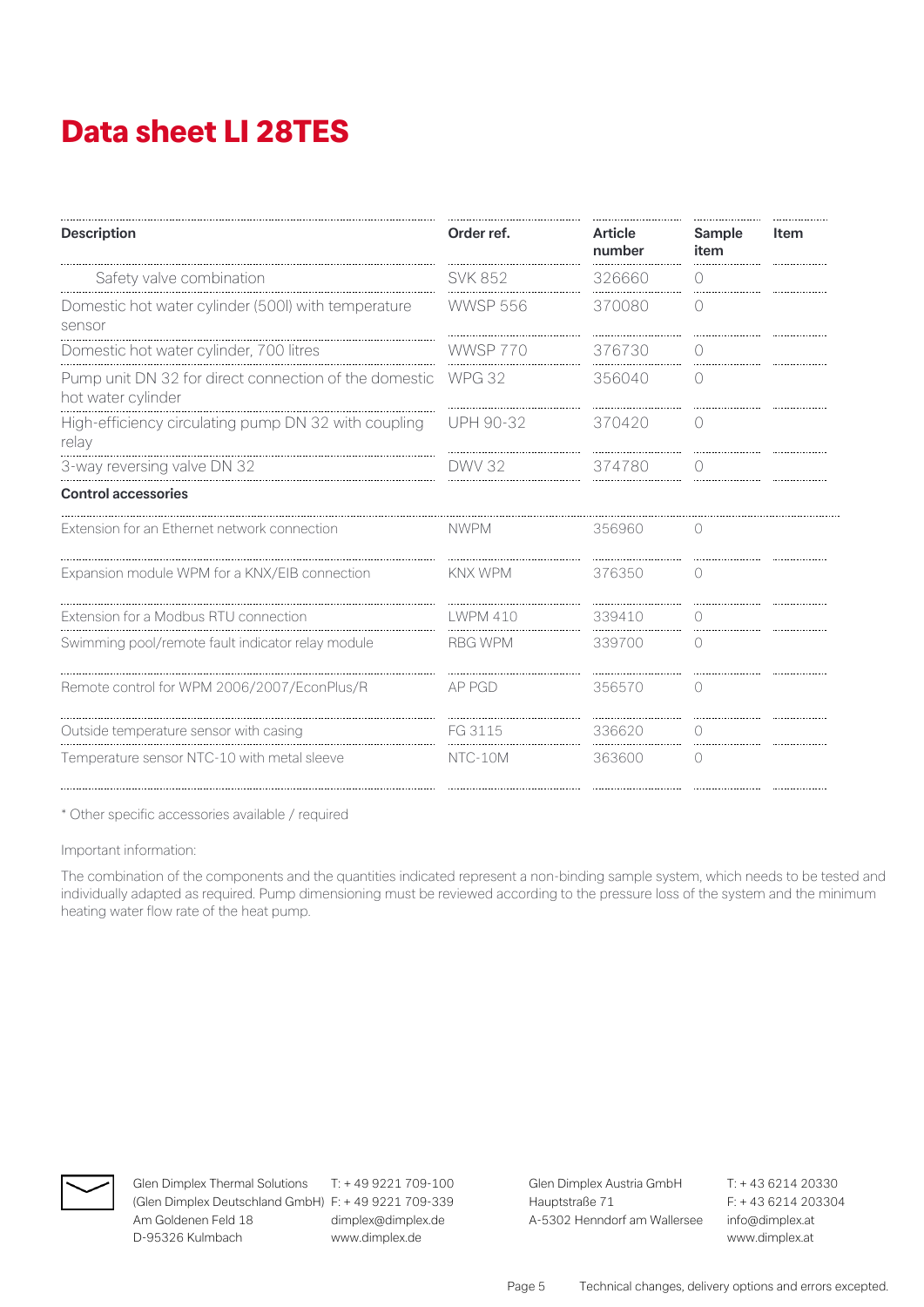#### **Note:**

The given hydraulic integration schematic is a schematic representation of the key components and serves as an aid for planning your customized system. The current status is available at all times under www.dimplex.de/nc /en/professional/online-planner/hydraulicintegrations.html. It does not contain all the required safety devices, the components needed to maintain constant pressure, or any other additional valves which may be required for maintenance and service work as stipulated by EN 12828.

The heat pump manager settings and any external regulation system which may be connected must be adapted to the present integration diagram.

Software updates may be required!





(Glen Dimplex Deutschland GmbH) F: + 49 9221 709-339 Hauptstraße 71 F: + 43 6214 203304 Am Goldenen Feld 18 dimplex@dimplex.@dimplex.de and the A-5302 Henndorf am Wallersee info@dimplex.at D-95326 Kulmbach www.dimplex.de www.dimplex.at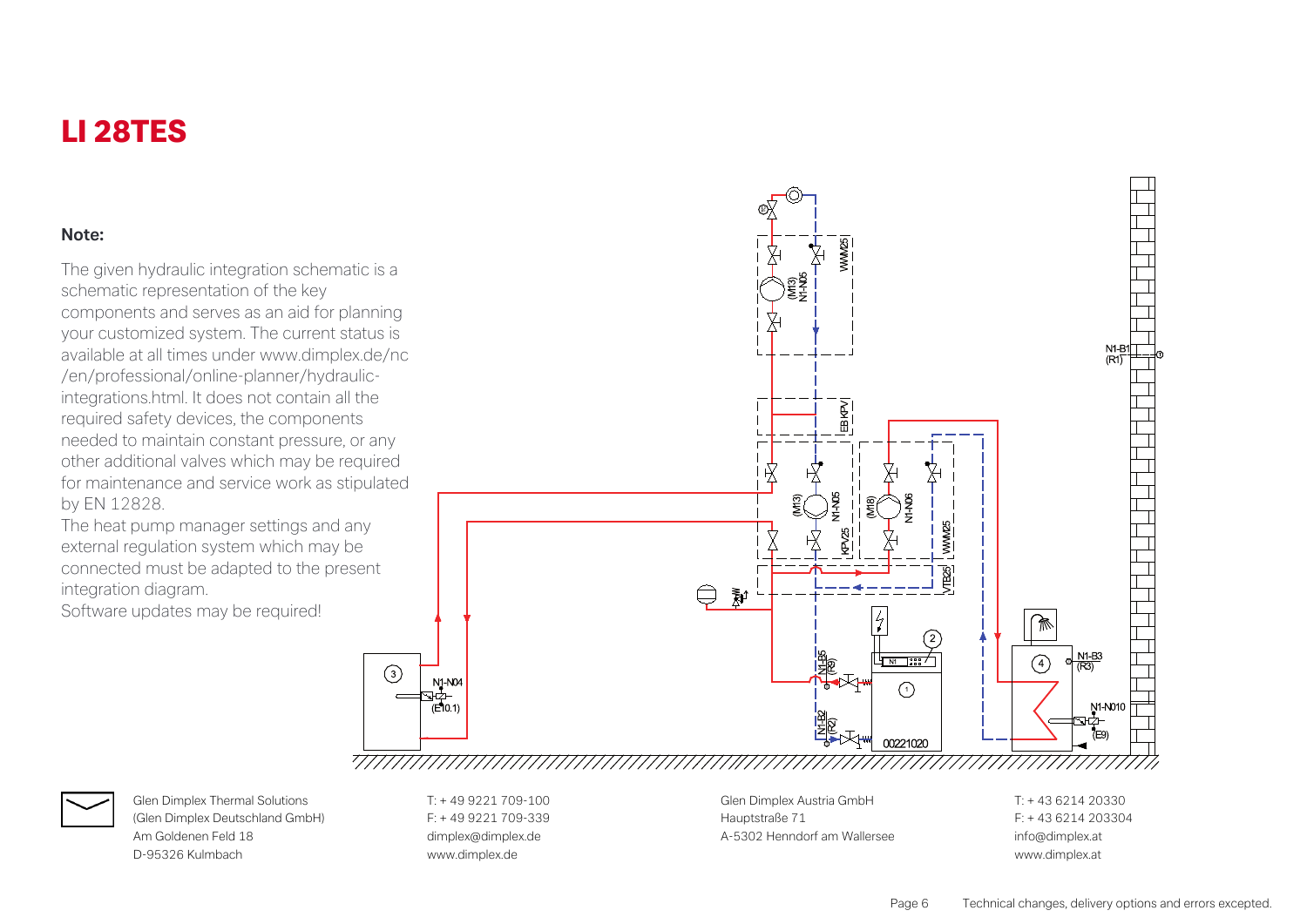#### **System description: Presettings:**

• Air-to-water heat pumps with defrosting by reverse circulation extract the energy required for defrosting from the heating system. In the case of air-to-water heat pumps, a buffer tank connected in series, into which the immersion heater is screwed, must be installed in the flow in mono energy systems to ensure defrosting. A dirt trap with a mesh size of between 0.6mm and 0.8mm is to be installed in order to protect the plate heat exchanger from larger dirt deposits. Clean the filter sieve of the dirt trap one day after start-up. These intervals can be extended as soon as no more impurities are detected. When the level of impurities is significantly high (e.g. due to corrosion found in the building), it is recommended that a sludge trap be installed in order to minimise the need for regular cleaning. A permanent corrosion process, caused by the entry of oxygen into the system, is characteristic of heating systems featuring open diffusion. This is best alleviated using an electrophysical anti-corrosion system. Condensate which forms during defrosting must be drained off without risk of frost. Acoustic emissions must be taken into account, and a free air circuit provided for, when the installation location is being selected. Heat pumps without weather-proof protective covers in particular need to be installed outdoors in such a manner that the air outlet is not positioned against the main wind direction.

- A buffer tank connected in series is recommended for heat pump heating systems, to ensure the minimum heat pump runtime of 6 minutes for all operating statuses.
- The heat pump supplies a large part of the required heat output. An electric heating element (immersion heater) supplements the heat pump on days when the external temperature lies below the bivalence point. In mono energy systems, the contactor for the immersion heater (E10.1) must be set according to the output. It is controlled (230 V AC) by the heat pump manager via terminals X1/N and J13/NO4.
- During silent cooling, the water temperature must always be kept above the dew point temperature. A room climate control station (RKS WPM) must be installed in a reference room so that the permissible flow temperature can be set based on the measured room temperature and air humidity. At vulnerable points of the cooling distribution system, additional dew point sensors can be used to interrupt cooling operation when condensate forms.
- The minimum heating water flow through the heat pump is maintained in all operating states by hydraulic decoupling of the generator circuits from the consumer circuit.



**Glen Dimplex Thermal Solutions** T: + 49 9221 709-100 **Glen Dimplex Austria GmbH** T: + 43 6214 20330 (Glen Dimplex Deutschland GmbH) F: + 49 9221 709-339 Hauptstraße 71 F: + 43 6214 203304 Am Goldenen Feld 18 dimplex@dimplex.de A-5302 Henndorf am Wallersee info@dimplex.at D-95326 Kulmbach www.dimplex.de www.dimplex.at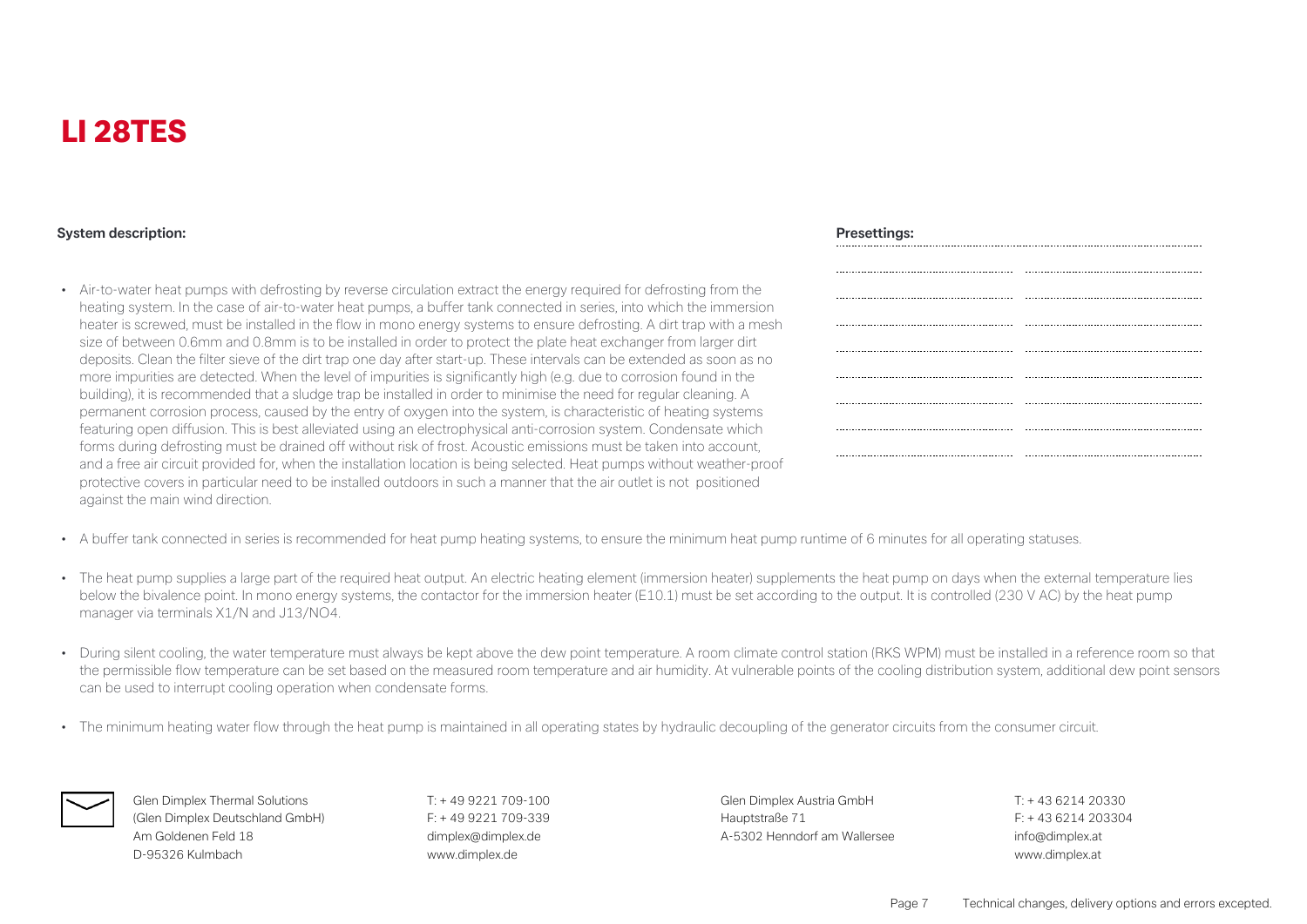

(Glen Dimplex Deutschland GmbH) F: + 49 9221 709-339 Hauptstraße 71 F: + 43 6214 203304 Am Goldenen Feld 18 and 18 dimplex@dimplex.de and the A-5302 Henndorf am Wallersee info@dimplex.at D-95326 Kulmbach www.dimplex.de www.dimplex.at

**Glen Dimplex Thermal Solutions** T: + 49 9221 709-100 **Glen Dimplex Austria GmbH** T: + 43 6214 20330

Page 8 Technical changes, delivery options and errors excepted.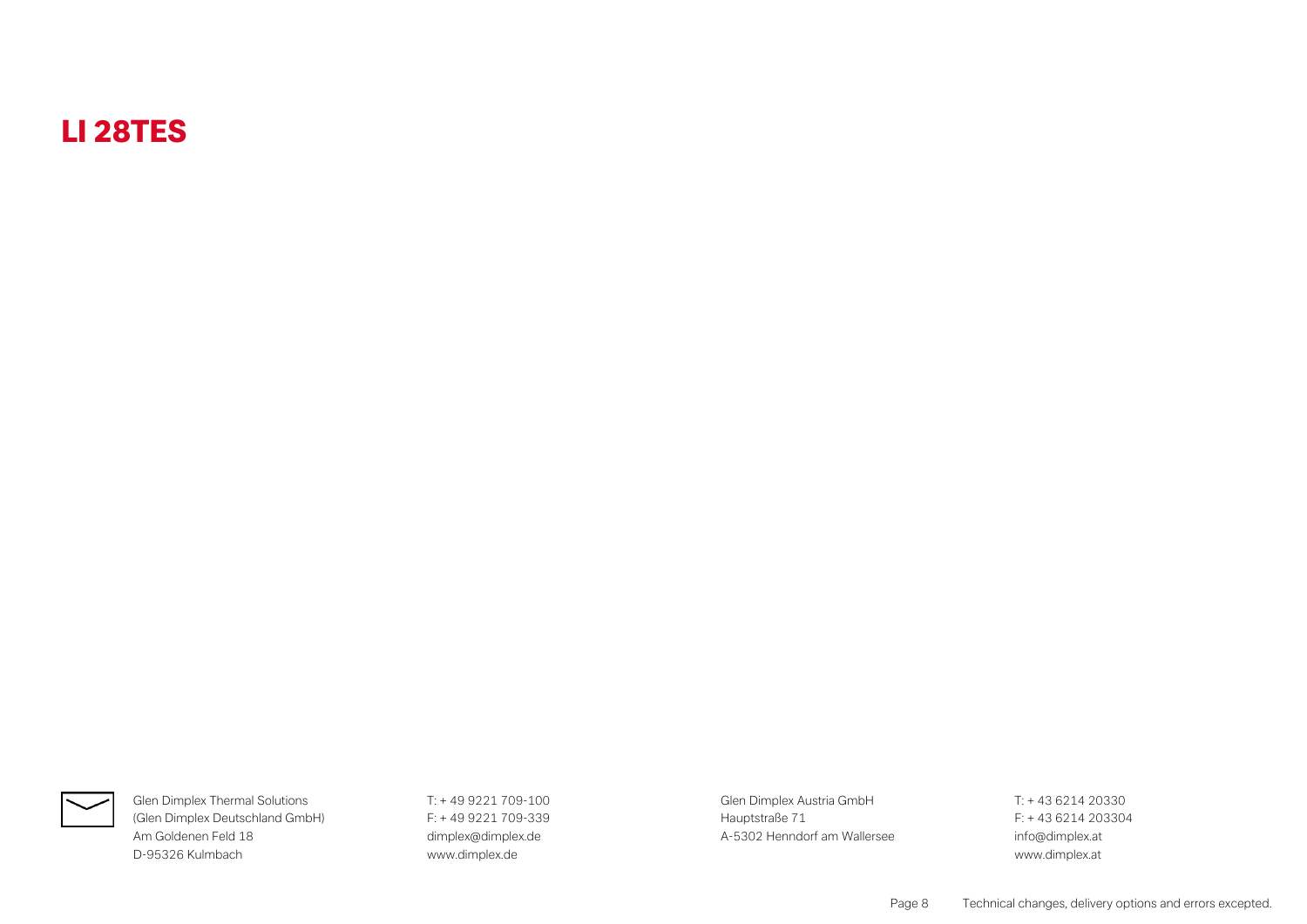#### **Legend:**

| $\mathbf{1}$ .<br>1.1<br>1.2<br>1.3<br>1.4<br>1.5<br>1.6<br>1.7<br>10.<br>13.<br>15.<br>16.<br>17.<br>2.<br>3.<br>3.1<br>4.<br>5.<br>$\overline{6}$ .<br>7.<br>8.<br>9. | Heat Pump<br>Air-to-water heat pump<br>Brine-to-water heat pump<br>Water-to-water heat pump<br>Reversible air-to-water heat pump<br>Reversible brine-to-water heat pump<br>Reversible water-to-water heat pump<br>Air-to-water heat pump split design<br>Heating circuit only<br>Heat source<br>Hydraulic tower<br>Scalding protection<br>Hydro tower HWK 332<br>Heat pump manager<br>Parallel buffer tank<br>Buffer tank<br>Hot water cylinder<br>Swimming pool heat exchanger<br>Passive cooling station with cooling controller N6<br>Heating and silent or dynamic cooling<br>Fan convector with 4-wire connection<br>Cooling circuit only |
|-------------------------------------------------------------------------------------------------------------------------------------------------------------------------|------------------------------------------------------------------------------------------------------------------------------------------------------------------------------------------------------------------------------------------------------------------------------------------------------------------------------------------------------------------------------------------------------------------------------------------------------------------------------------------------------------------------------------------------------------------------------------------------------------------------------------------------|
|-------------------------------------------------------------------------------------------------------------------------------------------------------------------------|------------------------------------------------------------------------------------------------------------------------------------------------------------------------------------------------------------------------------------------------------------------------------------------------------------------------------------------------------------------------------------------------------------------------------------------------------------------------------------------------------------------------------------------------------------------------------------------------------------------------------------------------|

#### **Domestic hot water distribution system:**

In combination with EB KPV (up to  $2.0 \text{ m}^3/\text{h}$ )\* DDV 25 Dual differential pressureless manifold (up to 2.0 m<sup>3</sup>/h)\*<br>DDV 32 Dual differential pressureless manifold (up to 2.5 m<sup>3</sup>/h)\* DDV 32 Dual differential pressureless manifold (up to 2.5 m<sup>3</sup>/h)\*<br>FB KPV Fxtension module for compact manifold (up to 2.0 m<sup>3</sup>/h EB KPV Extension module for compact manifold (up to 2.0 m<sup>3</sup>/h)\*<br>EB KPV Extension module for compact manifold (up to 2.0 m<sup>3</sup>/h)\*  $KPV$  25 Compact manifold with overflow valve (up to 1.3 m<sup>3</sup>/h)<sup>\*</sup><br>MMB 25 Mixer module bivalent (up to 2.0 m<sup>3</sup>/h)<sup>\*</sup> MMB 25 Mixer module, bivalent (up to 2.0 m<sup>3</sup>/h)<sup>\*</sup><br>MMH 25 Mixer module for heating circuit MMH 25 Mixer module for heating circuit<br>VTB 25 Manifold bar (up to 2.5 m<sup>3</sup>/h)\* VTB 25 Manifold bar (up to 2.5 m<sup>3</sup>/h)<sup>\*</sup><br>WWM 25 Hot water module / unmixed b Hot water module / unmixed heating circuit (up to 2.5 m<sup>3</sup>/h)<sup>\*</sup>

#### **\* Recommended max. heating waterflow**



(Glen Dimplex Deutschland GmbH) F: + 49 9221 709-339 Hauptstraße 71 F: + 43 6214 203304 Am Goldenen Feld 18 dimplex@dimplex.@dimplex.de and the A-5302 Henndorf am Wallersee info@dimplex.at D-95326 Kulmbach www.dimplex.de www.dimplex.at